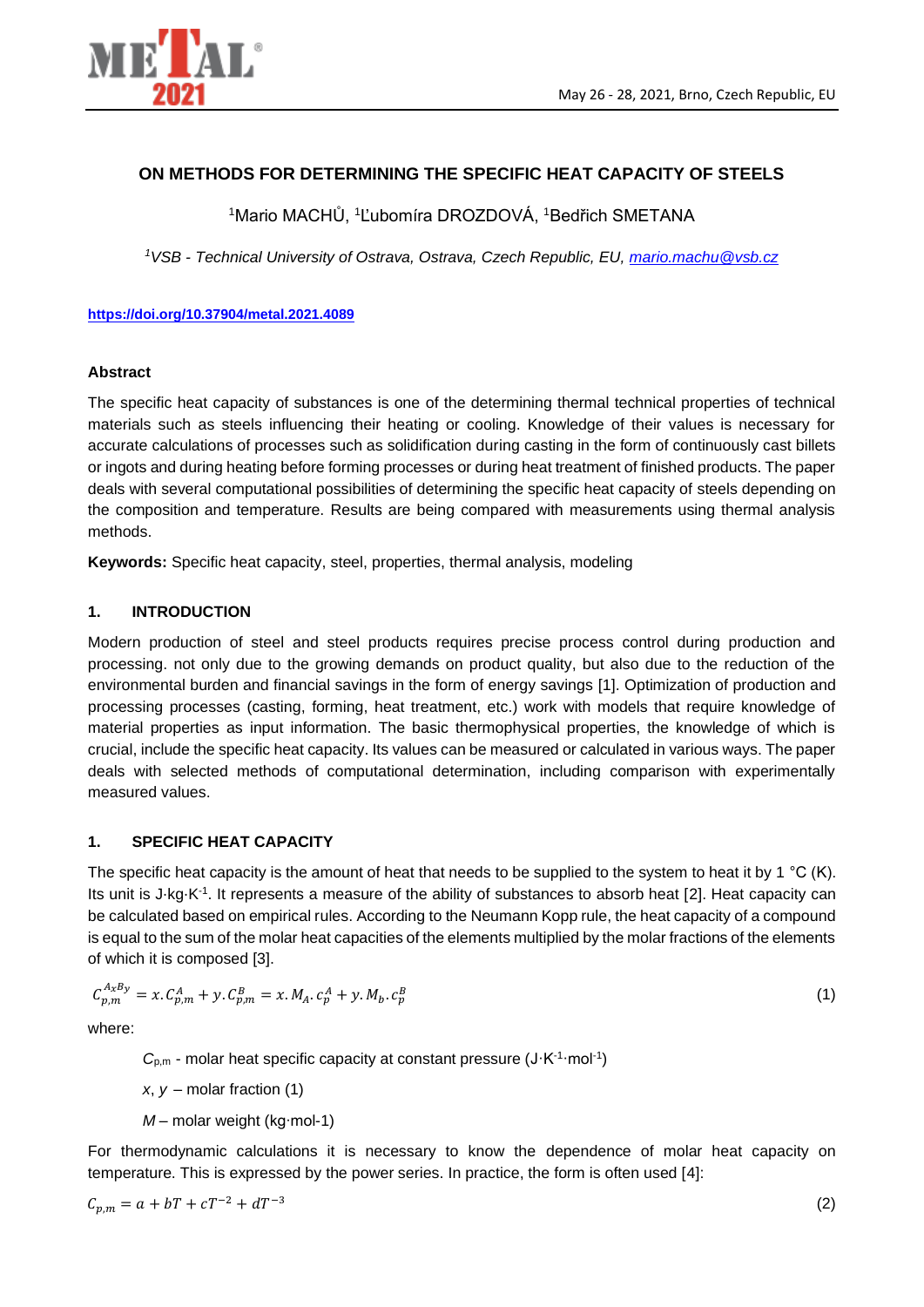(3)



where:

 $C_{p,m}$  - molar heat specific capacity at constant pressure  $(J \cdot K^{-1} \cdot mol^{-1})$ 

*a, b, c, d* - constants based on measurements (1)

*T* – temperature (K)

Combination of equation (1) and (2) with data valid for pure metals leads to equation (3), where specific heat capacity is a function of composition and temperature:

$$
c_p(A, t) = \sum_{i=0}^{3} \sum_{j=0}^{3} b_{i,j} \cdot A^i \cdot t^j
$$

where:

*A* - fraction of element in alloy (wt.%)

*t* – temperature (°C)

If phase transformations occur in the metal, the temperature dependence of  $C_{p,m}$  is no longer continuous [5].

#### **2. USED METHODS**

During the experiments the specific heat capacity of 34 iron-based alloys in temperature range from 30 to 1580 °C was measured, the range of composition is in **Table 1**:

| $wt.$ % |       | Ni    | Сr    |       |       | S     | Mn    | Al    | Cu    | Fe      |
|---------|-------|-------|-------|-------|-------|-------|-------|-------|-------|---------|
| min     | 0.002 | 0.000 | 0.005 | 0.000 | 0.000 | 0.000 | 0.012 | 0.000 | 0.005 | balance |
| max     | .563  | 5.000 | 4.960 | 0.090 | 0.006 | 0.068 | 0.086 | 0.014 | 0.024 | balance |
| average | 0.341 | 2.586 | 2.584 | 0.017 | 0.004 | 0.016 | 0.038 | 0.006 | 0.011 | balance |

**Table 1** Composition of used alloys

## **2.1. Differential scanning calorimetry**

Thermal analysis methods are often used to obtain thermophysical and thermodynamic properties [2]. There are several techniques for measuring specific heat capacity. The most common method is differential scanning calorimetry (DSC) [3,4]. The term DSC is most often referred to as heat flux DSC. Both samples are located on separate temperature sensors in a common calorimetric cell. The temperature difference of the samples connected by the thermal bridge is measured (the difference between the heat flux rates into the sample and the reference, which is proportional to the temperature difference). The difference between the heat fluxes of the observed sample and the reference is measured. The first measurement is performed with an empty measured and compared crucible (blank). The second measurement is performed with a standard with a known weight and heat capacity in the measured crucible and an empty crucible being compared. The third measurement is performed with an examined sample. All measurements have the same temperature program.

The heat capacities of all analyzed alloys were observed in the temperature range of 30 - 1580 ° C using Setaram Sensys Evo TG / DSC devices (in the range of 30 – 700 °C) and Setaram MHTC 96 line (in the temperature range of 500 – 1580 °C).

## **2.2. Regression techniques**

Three methods of regression were used in this work: classic **linear regression** based on least square method which is well known and lies behind many empirical equations used in material engineering [7-9]. In addition two methods from machine learning area were applied on gained dataset – totally over 55 thousand samples of 34 cases (alloys). First was **gaussian process regression** (GPR) – a non-parametric Bayesian approach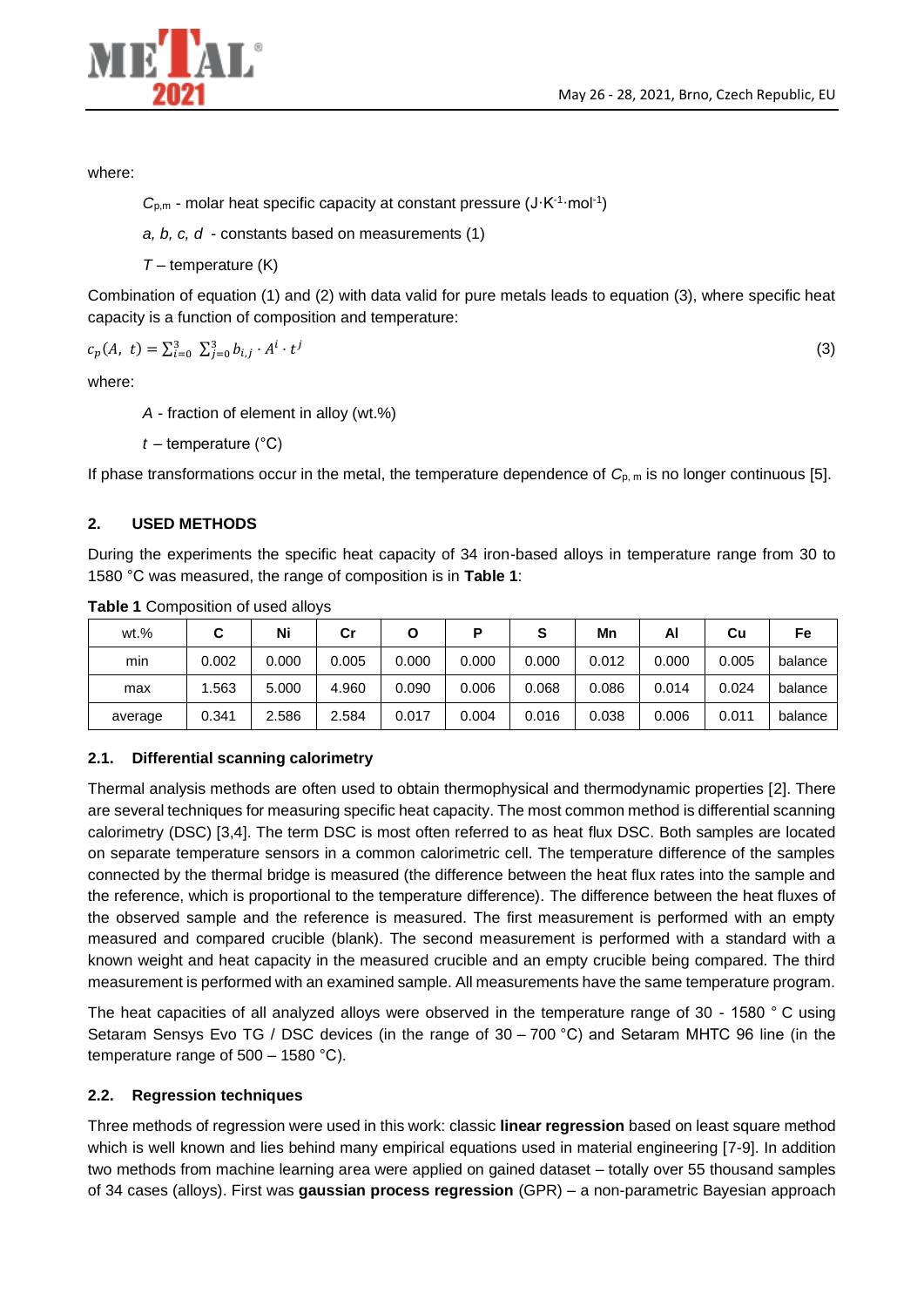

to regression avoiding overfitting by defining a function distribution and setting a prior distribution of unlimited possibilities over the function directly. GPR represents a generic supervised learning method designed to solve regression classification problem generalizating well due to its preference to a smooth function that accurately explains the training data without manual parameter tuning as has been the case of ANN [10]. Another advantage of using GPR is avoiding overfitting problems known from artificial neural networks [11]. Exact form of used covariance function determining the performance of model used in this work was Matérn 5/2.

**Decision tree learning** or induction of decision trees is one of the predictive modelling approaches used in statistics, data mining and machine learning. It uses a decision tree (as a predictive model) to go from observations about an item (represented in the branches) to conclusions about the item's target value (represented in the leaves). Tree models where the target variable can take a discrete set of values are called classification trees; in these tree structures, leaves represent class labels and branches represent conjunctions of features that lead to those class labels. Decision trees where the target variable can take continuous values (typically real numbers) are called regression trees. Decision trees are among the most popular machine learning algorithms given their intelligibility and simplicity [12,13].

# **3. RESULTS**

Abovementioned techniques were used to predict specific heat capacity of selected alloy. Composition of alloy is in the **Table 2**:

| $\frac{1}{2}$ and $\frac{1}{2}$ by $\frac{1}{2}$ and $\frac{1}{2}$ and $\frac{1}{2}$ and $\frac{1}{2}$ and $\frac{1}{2}$ and $\frac{1}{2}$ |       |       |       |       |        |       |       |       |        |
|--------------------------------------------------------------------------------------------------------------------------------------------|-------|-------|-------|-------|--------|-------|-------|-------|--------|
|                                                                                                                                            | Ni    | י     |       |       |        | Mn    | ΔI    | Cu    |        |
| 0.002                                                                                                                                      | 5.000 | 0.009 | 0.032 | 0.004 | 004. ل | 0.023 | 0.006 | 0.014 | 94.906 |

**Table 2** Composition of used alloys (wt.%)

Results were compared with measured values and with values computed by commercial software JMatPro [14] and part of in-house developed SW Tefis [15] which uses equation (3) for computation of material properties. **Figure 1** and **2** show that linear regression, computation according to equation (3) (Woelk) and Gaussian process regression fails in describing in temperature ranges with phase change. JMatPro computation is significantly closer to measured values but still does not fit the peaks in apparent heat capacity caused by heat of phase change.







**Figure 2** Comparison of various methods for *c*<sup>p</sup> determination [own]

In simulations of casting an enthalpy function (dependance on temperature) is often used [1] therefore **Figures 3** and **4** show specific enthalpy depending on emperature. It can be seen that linear regression and aproach based on equation (3) falls behind the rest of presented method. The best agreement was achieved again with using of decision tree regression and JMatPro. As for the specific enthalpy, also Gaussian Process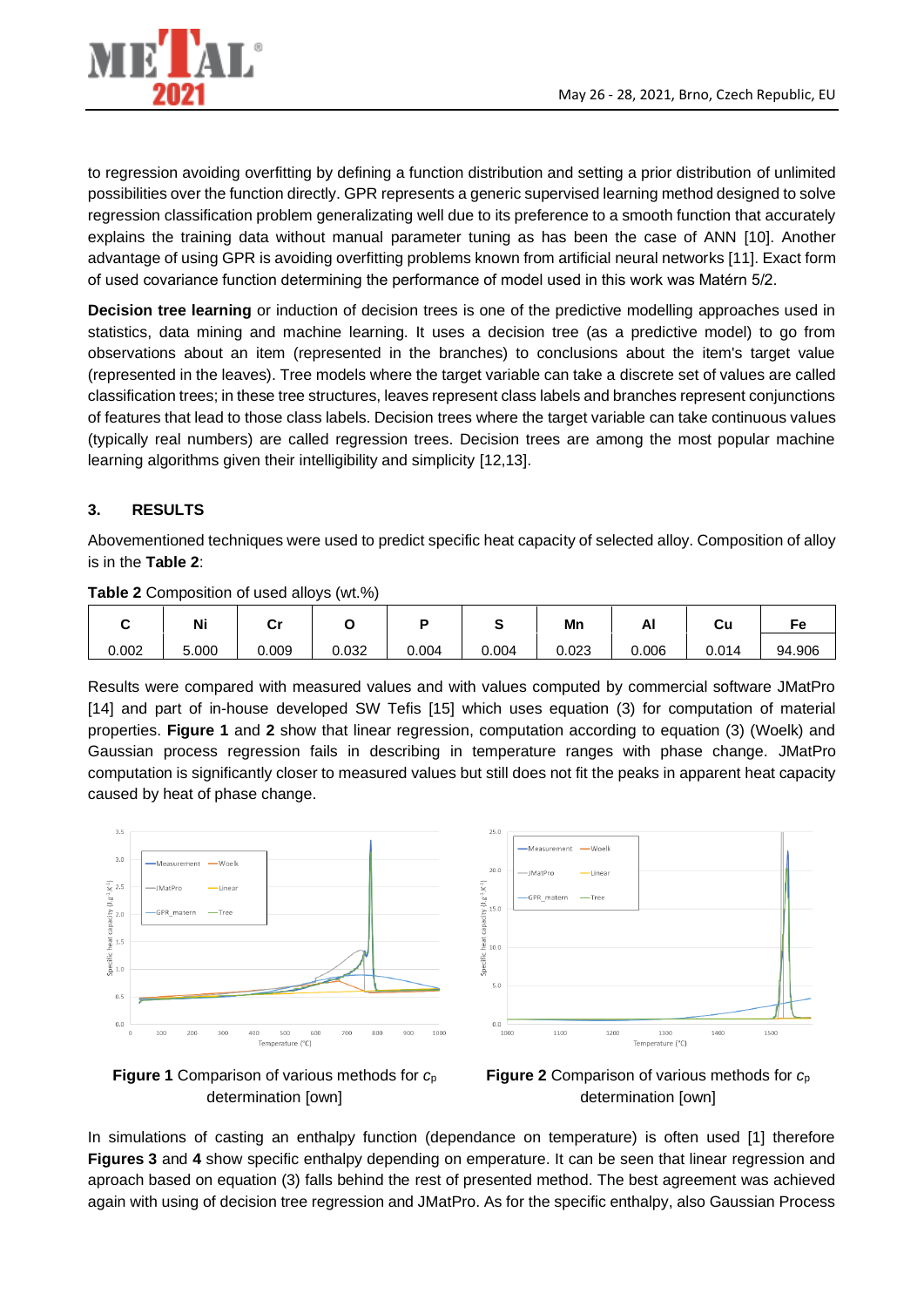

Regression performs well. Closer look on two best approaches shows that vast majority of predicted values of specific enthalpy by decision tree regression have an relative error up to 1 % and overperforms even commercionally available SW JMat Pro (**Figure 5**). Plotting predicted vs. values of specific enthalpy computed from measured specific heat capacity (**Figure 6**) shows good performance of both selected models for further evaluation. Coefficient of determination for model based on decision tree is 0.999, and for JMatPro model 0.995 which shows strong relation between predictions and measurement. Overal performance by means of coefficient of determination and root mean squared error of all approaches tested in this work is in **Table 3**.



**Figure 3** Comparison of various methods for specific enthalpy determination [own]



**Figure 5** Relative error – predicted vs. measured values of specific enthalpy [own]

|  | Table 3 Composition of used alloys (wt.%) |  |  |  |  |
|--|-------------------------------------------|--|--|--|--|
|--|-------------------------------------------|--|--|--|--|







**Figure 6** Comparison of selected methods for specific heat determination [own]

| Model<br>Woelk                |                          | <b>JmatPro</b> | Linear | <b>GPR</b> matern | <b>Tree</b> |  |  |  |  |
|-------------------------------|--------------------------|----------------|--------|-------------------|-------------|--|--|--|--|
| <b>Specific heat capacity</b> |                          |                |        |                   |             |  |  |  |  |
| $R^2$<br>0.102                |                          | 0.05           | 0.052  | 0.167             | 0.968       |  |  |  |  |
|                               | <b>Specific enthalpy</b> |                |        |                   |             |  |  |  |  |
| $R^2$<br>0.957                |                          | 0.995          | 0.958  | 0.985             | 0.999       |  |  |  |  |
| <b>Specific heat capacity</b> |                          |                |        |                   |             |  |  |  |  |
| <b>RMSE</b>                   | 0.1826                   | 0.4252         | 0.1914 | 0.6389            | 0.0407      |  |  |  |  |
| <b>Specific enthalpy</b>      |                          |                |        |                   |             |  |  |  |  |
| <b>RMSE</b>                   | 0.1221                   | 0.0667         | 0.1376 | 0.0539            | 0.0034      |  |  |  |  |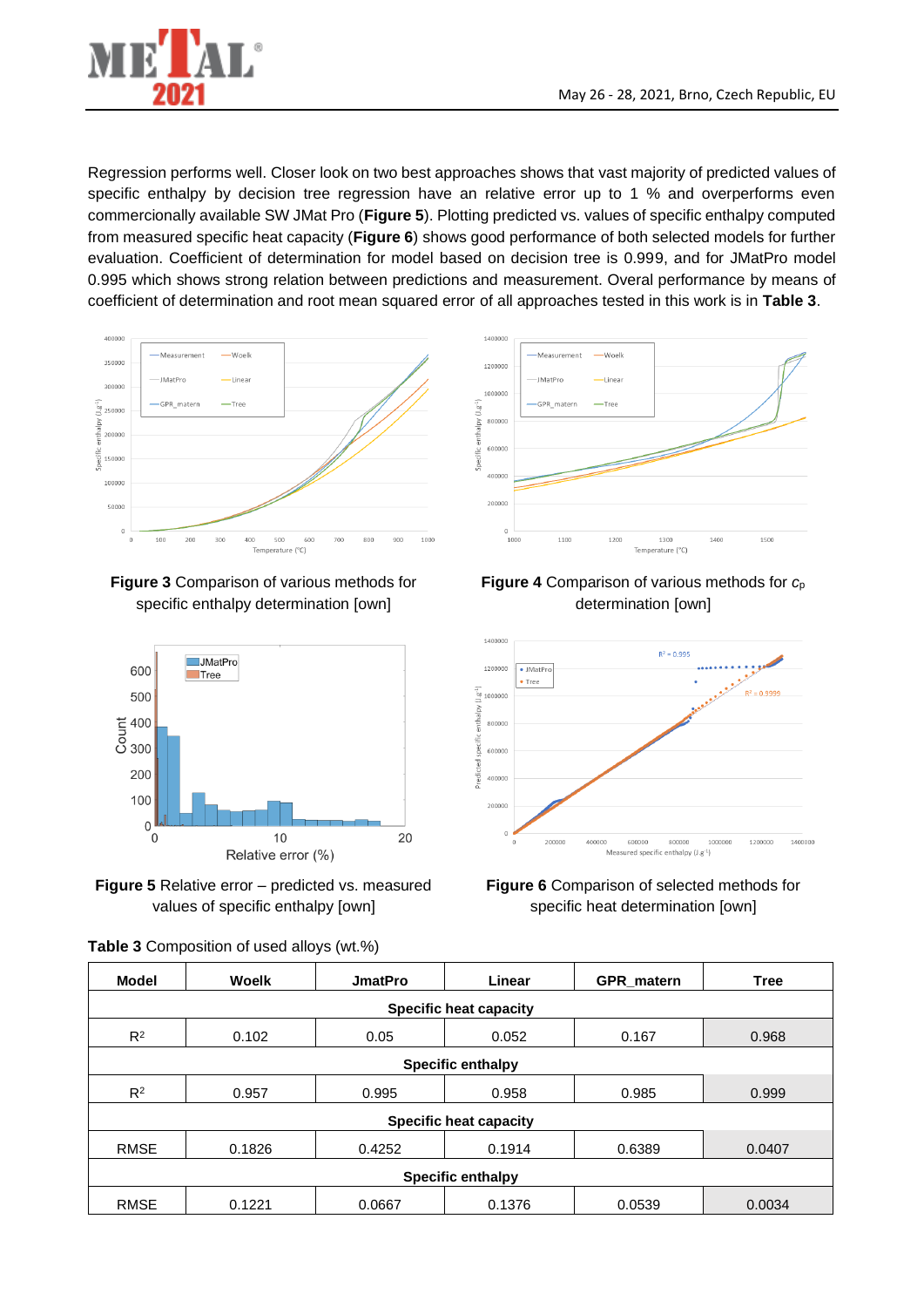

## **4. CONCLUSION**

Results obtained by different approaches shows that as for specific enthalpy differences in performace almost vanish and effect of prediction failure due to underestimating or overstimating of phase change effect on values of apparent heat capacity is being smoothed. Classic approach based on weighted averaging (Woelk model), linear regression and Gaussian process regression leads to loosing information about phase transition – peaks on specific heat capacity curves are being cut off. More exact results as for *c*<sup>p</sup> gives JMatPro and especially using of decision tree method which accurately describes specific heat and enthalpy dependance on temperature. However for application where specific enthalpy is satisfactory for computation, all presented methods are suitable. Applicability of all methods is of course limited by available data for creating of a model.

## **ACKNOWLEDGEMENTS**

# *This paper was supported by project FW01010097 Automated systems in the field of ladle metallurgy and students projects SP2021/37, SP2021/41 and SP2021/68 (Faculty of Materials Science and Technology).*

#### **REFERENCES**

- [1] KAVIČKA, František, DOBROVSKÁ, Jana, ŠTĚTINA, Josef, STRÁNSKÝ, Karel, KATOLICKÝ, Jaroslav, SEKANINA, Bohumil, HEGER, Jaromír, FRANCOVÁ, Hana. *Numerical models of solidification and their application in metal and ceramic technology*. Issue 1st. Brno: Brno University of Technology, Faculty of Mechanical Engineering, New Technologies for Mechanical Engineering Centre, 2016. ISBN 978-80-214-5377-7.
- [2] DROZDOVÁ, Ľ., SMETANA, B., PRESOLY, P., NOVÁK, V., MACHŮ, M., BERNHARD, M., FRANCOVÁ, H., ZLÁ, S., ŘEHÁČKOVÁ, L., BERNHARD, C. Investigation of Fe–C–Cr and Fe–C–Cr–Ni-based systems with the use of DTA and HT-LSCM methods. *Journal of Thermal Analysis and Calorimetry*. 2020, vol. 142, no. 2, pp. 535-546.
- [3] DROZDOVÁ, L., SMETANA, B., MACHŮ, M., ZLÁ, S., VONTOROVÁ, J., VÁŇOVÁ, P., ŘEHÁČKOVÁ, L., NOVÁK, V., KONEČNÁ, K., PETLÁK, D., JAHODOVÁ, K. Experimental and theoretical determination of heat capacities of model alloys based on Fe-C-Cr. *In: METAL 2018 - 27th International Conference on Metallurgy and Materials, Conference Proceedings*. Brno: Tanger, 2018, pp. 63-68.
- [4] BARRALIS, J., MAEDER, G. *Métallurgie: Métallurgie Physique, Tome I.* First edition. Paris: Communications actives, 1982, 319 p. ISBN 2-85932-004-2.
- [5] LAŠČEK, M. Specific heat capacity of 1Cr18Ni9 austenitic chromiumnickel steel. *Acta Metallurgica Slovaca*. 2008, vol. 14, no. 1, pp. 34–49.
- [6] WOELK, G.: Stahl und Eisen 91, 1971, Nr 5, s. 282–286.
- [7] DORESWAMY, HEMANTH, K.S., MANOHAR, M.G*.* Linear Regression Model for Knowledge Discovery in Engineering Materials. **In:** *First International Conference on Artificial Intelligence, Soft Computing and Applications 2011*. [online]. Available from: [https://doi.org/10.5121/csit.2011.1313.](https://doi.org/10.5121/csit.2011.1313)
- [8] SUN, Y., TU Y., SUN, J., NIU, D. Effect of temperature and composition on thermal properties of carbon steel. *In: Chinese Control and Decision Conference*. [online]. 2009, pp. 3756-3760. Available from: [https://doi.org/10.1109/CCDC.2009.5191721.](https://doi.org/10.1109/CCDC.2009.5191721)
- [9] De FAOITE, D., BROWNE, D.J., STANTON, K.T. Regression analysis of temperature-dependent mechanical and thermal properties of dielectric technical ceramics. *Journal of Materials Science*. 2013, vol. 48, no. 1, pp. 451-461.
- [10] PICHLER, P., SIMONDS, B.J., SOWARDS, J.W. *et al.* Measurements of thermophysical properties of solid and liquid NIST SRM 316L stainless steel. *Journal of Material Science.* 2020, vol. 55**,** pp**.** 4081–4093.
- [11] ASANTE-OKYERE, S., SHEN, C., ZIGGAH, Y.Y., RULEGEYA, M.M., ZHU, X. Investigating the predictive performance of Gaussian process regression in evaluating reservoir porosity and permeability. *Energies*. 2018, vol. 11, no. 12, p. 3261.
- [12] MACHŮ, M., DROZDOVÁ, L., SMETANA, B., ZIMNÝ, O., VLČEK, J. Estimation of liquidus temperatures of steel using artificial neural network approach **In:** *METAL 2018 - 27th International Conference on Metallurgy and Materials, Conference Proceedings*. Brno: Tanger, 2018, pp. 56-62.